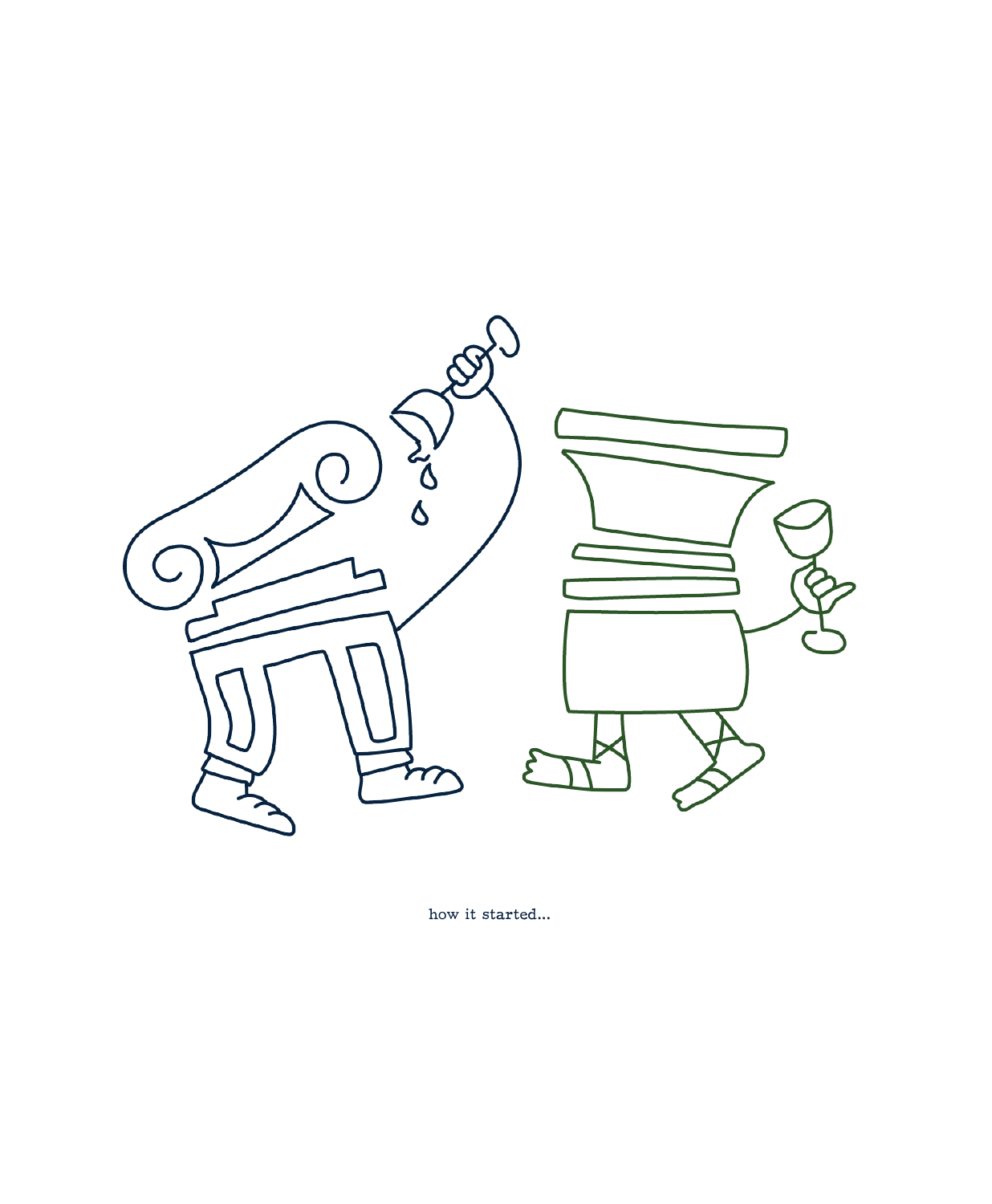

Welcome to Andros Taverna! Our wine list highlights the best Grecian viticulture has to offer. These wines are convivial in nature, delicious to drink, and endlessly thrilling.

Currently in a true renaissance of quality wine production, Greek winemakers now produce many of the world's most mesmerizing wines. With the combination of modern techniques rooted in ancient tradition, unique terroir, and fascinating indigenous grapes, our wine list celebrates the producers on the forefront of this exploration.

This list has been carefully constructed to pair with our ever-evolving, delicious menu. We recognize that many guests may not be familiar with these wines—please direct any questions to our staff who will be happy to assist you in picking out the perfect bottle.

As they say in Greece, "ya mas!".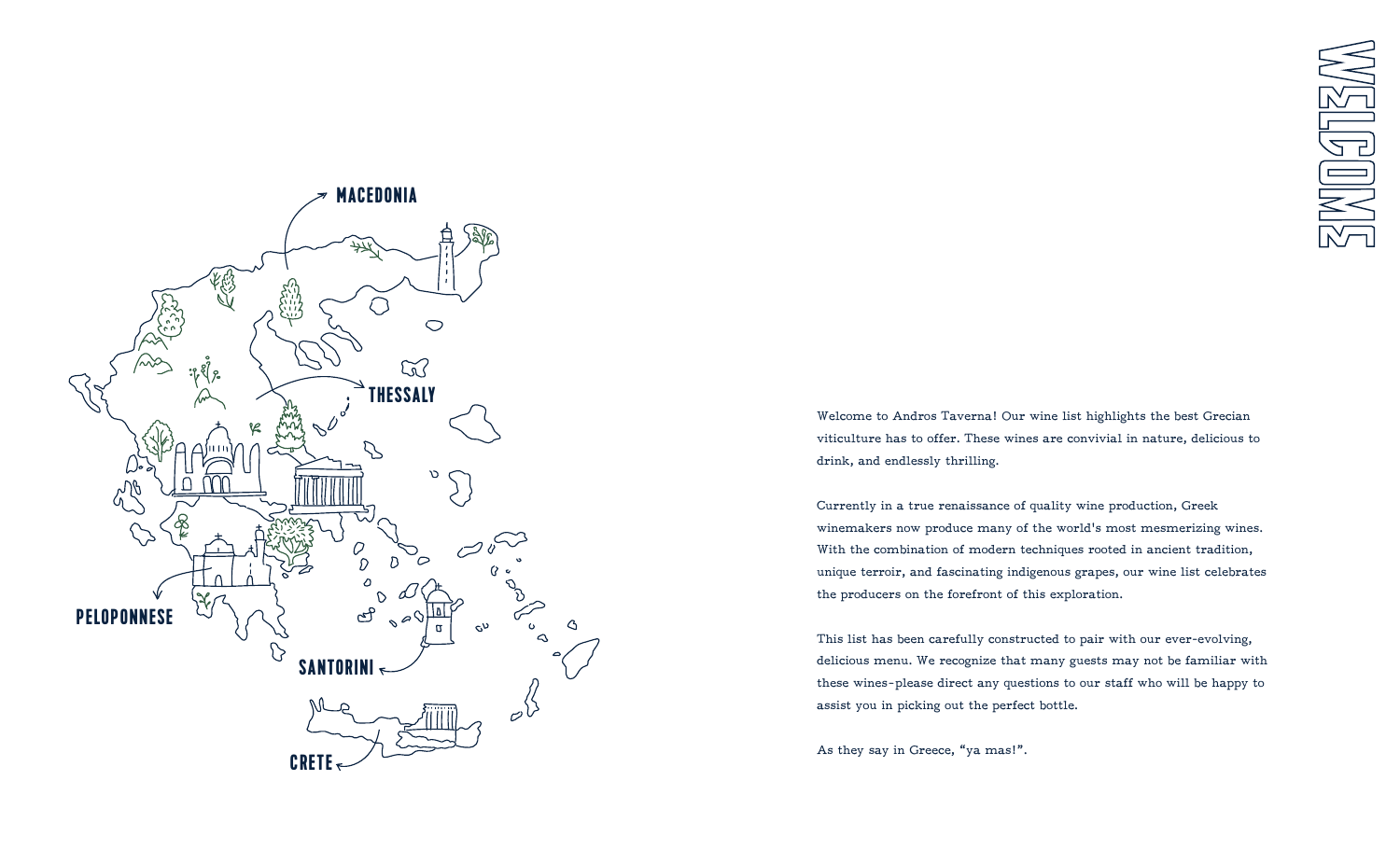Andros A List Sparkling Rose Santorini White Crete White Macedonia White Peloponnese White Other Greek Whites Macedonia Red Skouras Reds Peloponnese Red Crete Red Thessaly Red Mediterranean Wines

### $\begin{picture}(22,11) \put(0,0){\line(1,0){155}} \put(15,0){\line(1,0){155}} \put(15,0){\line(1,0){155}} \put(15,0){\line(1,0){155}} \put(15,0){\line(1,0){155}} \put(15,0){\line(1,0){155}} \put(15,0){\line(1,0){155}} \put(15,0){\line(1,0){155}} \put(15,0){\line(1,0){155}} \put(15,0){\line(1,0){155}} \put(15,0){\line(1,0){155}} \$  $\mathbb{ST}$  $\binom{1}{n}$

Somm picks for the most quintessential Greek drinking experience.



| 252: DOULOUFAKIS WINERY "DAFNIOS" Vidiano - PGI Crete 2020 | 55  |
|------------------------------------------------------------|-----|
| 257: SIGALAS Assyrtiko - PDO Santorini 2020                | 110 |
| 202: KTIMA GEROVASSILIOU Malagousia - PGI Epanomi 2019     | 83  |
| 248: SCLAVOS "VINO DI SASSO" Robola - PDO Cephalonia 2019  | 68  |



| 516c: DOMAINE TATSIS "OLD ROOTS" Xinomavro - PGI Macedonia 2016                   | 85 |
|-----------------------------------------------------------------------------------|----|
| 535: DOMAINE ZAFEIRAKIS "TERRACOTTA" Limniona - PGI Tyrnavos 2018                 | 98 |
| 541: KIR-YIANNI "RAMNISTA" Xinomavro - PDO Naoussa 2017                           | 78 |
| 537: SKOURAS "MEGAS OENOS" Agiorgitiko, Cabernet Sauvignon - PGI Peloponnese 2017 | 82 |
| 518: THYMIOPOULOS NAOUSSA Xinomavro - PDO Naoussa 2018                            | 70 |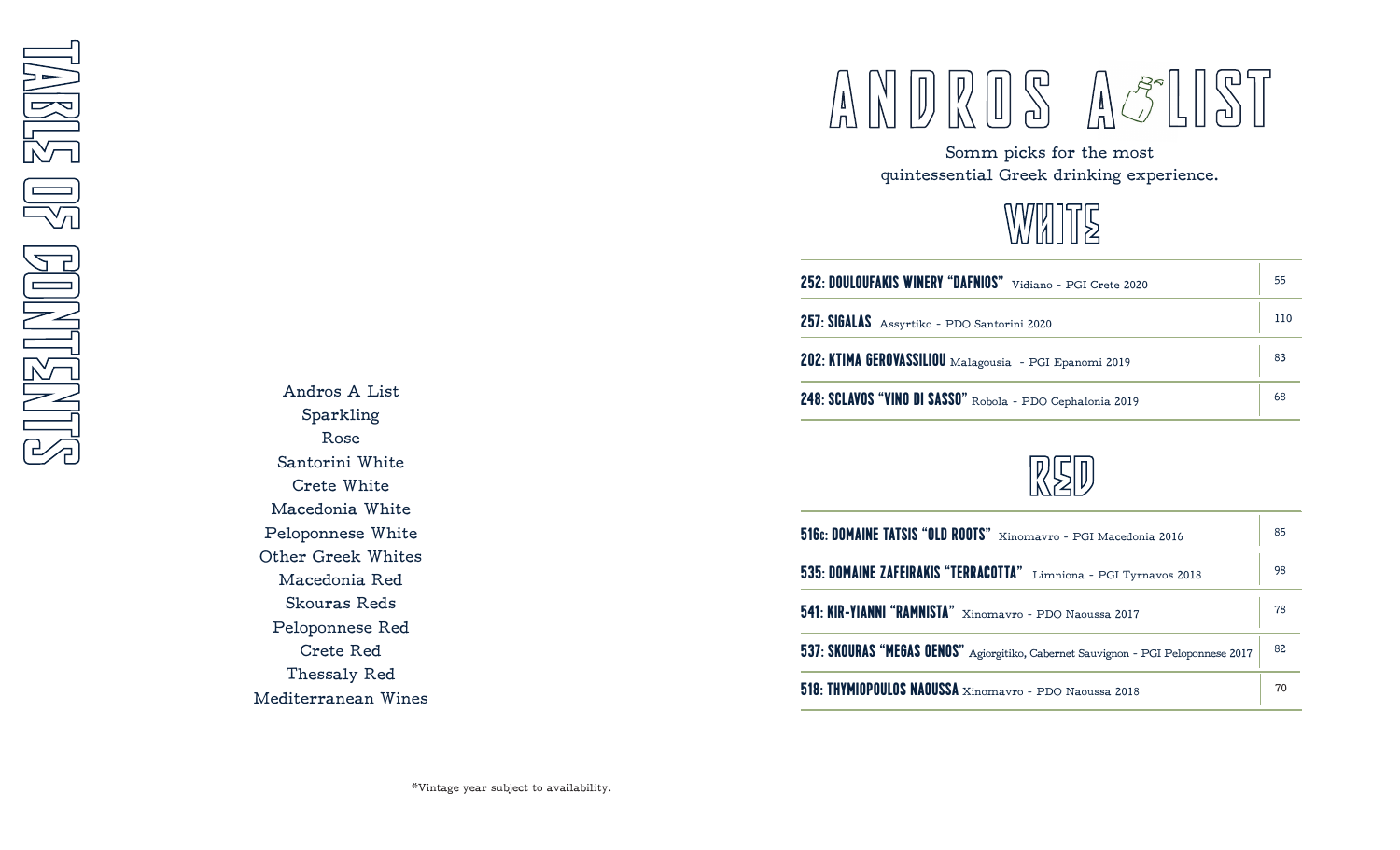Sparkling wine is simply a joy and a blessing. For us, a bottle of bubbles is a worthy celebration for each day no matter the occasion. Our Greek selections use techniques from many regions around the world at a worldclass level. And while our selection of Greek sparklers is extremely exciting, there's also nothing like a good bottle of traditional Champagne.

| 999: DOMAINE GLINAVOS Debina - Zitsa Brut 2015                                | 75  |
|-------------------------------------------------------------------------------|-----|
| 905: VASSALTIS VINEYARDS Savatiano - PGI Cyclades 2020                        | 90  |
| 908: DOMAINE GLINAVOS "PALEOKORISIO" Debina, etc. - PGI Ioannina 2019 (500mL) | 43  |
| 999: KIR-YIANNI "AKAKIES" Xinomavro - PDO Amyndeon 2020                       | 70  |
| 900: SCAPERDAS FRERES "CUVEE EXCEPTIONNELLE"Xinomavro - PDO Amyndeon          | 89  |
| 904: CHRISTIAN GOSSET "BRUT A01" Pinot Noir, Chardonnay - Grand Cru NV        | 150 |
| 903: UNE FEMME "THE JULIET" Chardonnay, Pinot Noir - ler Cru NV               | 155 |
| 906: VINCENT COUCHE "CHARDONNAY DE MONTGUEUX" Chardonnay - NV                 | 145 |

There are few things that quench thirst like a great bottle of rose. Greek roses exist in a rainbow of colors and styles, and we have chosen to highlight our favorites. The selections on these pages are formatted a little differently from the rest - we have organized them from the most crushable and cleanest to ones with more character, texture, and fascinating aromas.

 $\overline{\mathscr{S}}$ 

| 999: OENOPS "APLA" Xinomavro, Limniona, etc. - PGI Drama 2020               | 60 |
|-----------------------------------------------------------------------------|----|
| 803: ALPHA ESTATE "HEDGEHOG VINEYARD" ROSÉ Xinomavro - PGI Amyndeon 2020    | 65 |
| 802: KIR-YIANNI "L'ESPIRIT DU LAC" Xinomavro - PGI Macedonia 2020           | 63 |
| 801: SKOURAS "PEPLO" Agiorgitiko, Syrah, Mavrofilero - PGI Peloponnese 2020 | 68 |
| 801: ZAFEIRAKIS Limniona - PGI Tirvanos 2021                                | 55 |
| 804: DOMAINE TATSIS "BARREL AGED" Negoska - PGI Macedonia 2015              | 90 |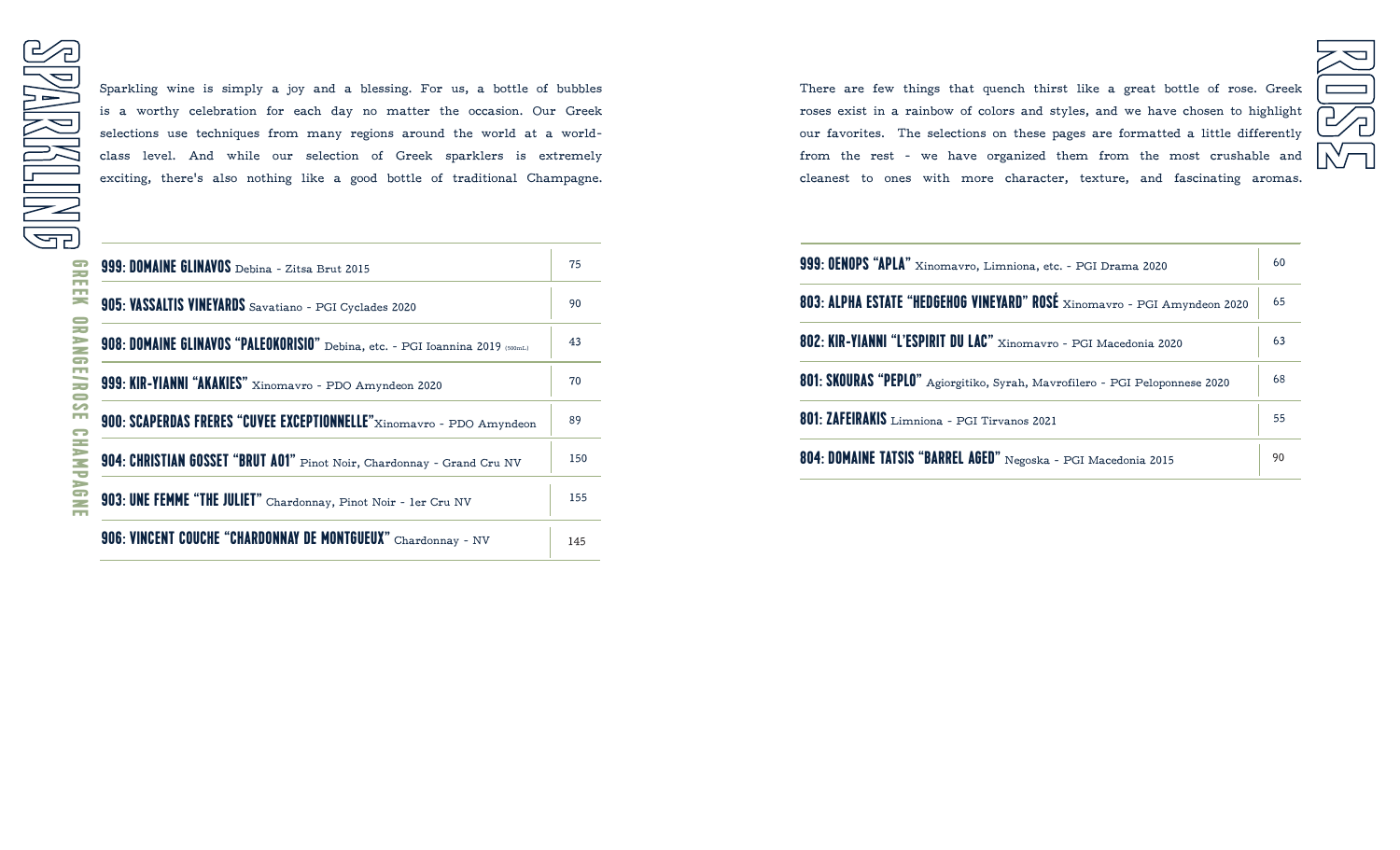There are few wines as idiosyncratic as the wines of Santorini. It's most famous grape, Assyrtiko, boasts a natural flavor profile very few others possess: bold citrus, a rich salinity, and delicate white flower. The volcanic soils of the island bring a mineral quality to these wines that is singular in essence and astounding in nature. Sleek, bright, mouth-coating and, above all, delicious, there is a wine for every taste from this small but mighty island.

## Featured producer: Hatzidakis Winery

The winery was established in 1997 as a partnership between Haridimos Hatzidakis and his wife Konstantina Chryssou, using Chryssou's family vineyard plots that had been uncultivated since the early 1950s. An artisanal winemaking powerhouse, the Hatzidakis Winery pushed the envelope of experimentation with wild yeast, and was ne of the first to bottle single vineyard Assyrtiko. Haridimos truly cared more about what was in the bottle than anything else. Unfortunately gone far too soon, the tradition is carried on by his daughter, Stella, and an all-female oenology team. Expressive, powerful, and thought-provoking wines, they are some of the most noble expressions of any wine in the world.

| 212: AKRA CHRYSSOS Assyrtiko, Athiri, Aidani - PDO Santorini 2018      | 115 |
|------------------------------------------------------------------------|-----|
| 200: CANAVA CHRISSOU TSELEPOS Assyrtiko - PDO Santorini 2018           | 118 |
| 210: CANAVA CHRISSOU TSELEPOS "LAOUDIA" Assyrtiko - PDO Santorini 2018 | 165 |
| 224: DOMAINE SIGALAS Assyrtiko - PDO Santorini 2020                    | 110 |
| 225: DOMAINE SIGALAS "BARREL FERMENTED" Assyrtiko - PDO Santorini 2018 | 130 |
| 254: DOMAINE SIGALAS "KAVALIEROS" Assyrtiko - PDO Santorini 2019       | 185 |
| 258: GAVALAS WINERY Assyrtiko - PDO Santorini 2020                     | 85  |
| 207: HATZIDAKIS Aidani - PGI Cyclades 2017                             | 115 |
| 244: HATZIDAKIS "ASSYRTIKO DE LOUROS" Assyrtiko - PDO Santorini 2016   | 215 |
| 242: HATZIDAKIS "CUVEE NO. 15" Assyrtiko - PDO Santorini 2020          | 130 |
| 257: HATZIDAKIS "FAMILIA" Assyrtiko - PDO Santorini 2020               | 105 |
| 209: HATZIDAKIS "NYKTERI" Assyrtiko - PDO Santorini 2017               | 146 |
| 232: HATZIDAKIS "SKITALI" Assyrtiko - PDO Santorini 2017               | 145 |
| 213: SANTO WINES Assyrtiko - PDO Santorini 2020                        | 70  |
| 245: SANTO WINES "ASPA" Assyrtiko, Athiri, Aidani - PDO Santorini 2018 | 82  |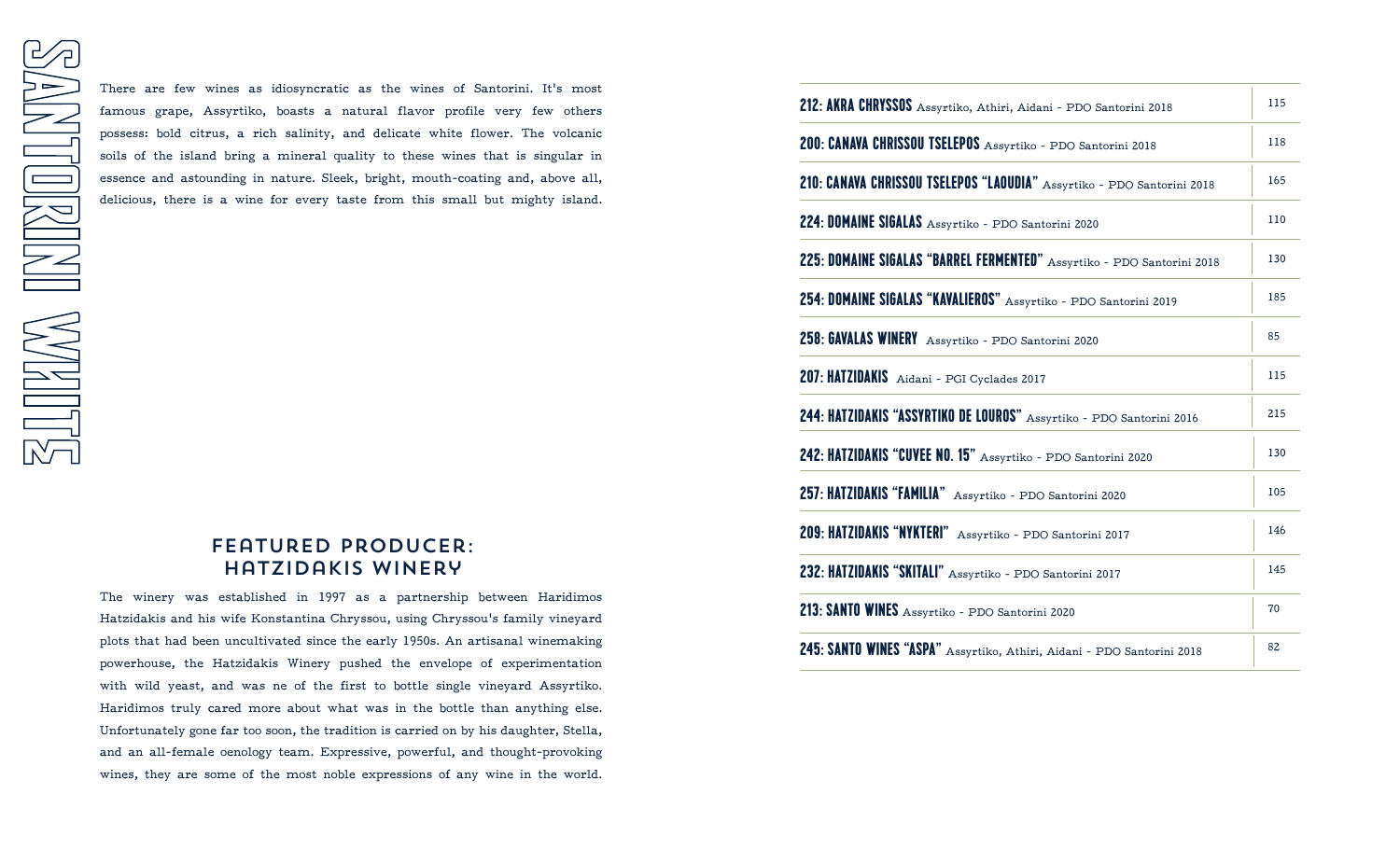Viticulture and winemaking on the island of Crete have a long, storied history. The Minoan civilization was one of the first cultural centers to have a true "wine scene," dating back to 3000 B.C. Today, Crete is exploring a viticultural renaissance, championing its native grapes with exciting, modern winemaking techniques. Vidiano-viscous in nature, ripe with tropical fruits and an herbaceous finish—is a perfect complement to meat and fish alike.

| 999: ALEXAKIS Assyrtiko - PGI Crete 2020                             | 65  |
|----------------------------------------------------------------------|-----|
| 999: DOULOUFAKIS WINERY "ASPROS LAGOS"<br>Vidiano - PGI Crete 2019   | 85  |
| <b>252: DOULOUFAKIS WINERY "DAFNIOS"</b><br>Vidiano - PGI Crete 2020 | 55  |
| 235: MALIHIN-CHRYSSOS "YOUNG VINES" Vidiano - PGI Rethymno 2020      | 88  |
| 235: MALIHIN-CHRYSSOS "OLD VINES" Vidiano - PGI Rethymno 2020        | 135 |
| 217: OENOPS WINES Vidiano - PGI Crete 2019                           | 80  |

Little known secret: the white wines of Macedonia provide some of the most exciting value in the country. The region rose to prominence as it resuscitated and vinified the native Malagousia, richer in texture and steely in fruit, catapulting it into the spotlight. Now modern winemakers are using blends of native Greek varieties with international ones to create expressive, interesting wines of depth and character.

| 999: ALPHA ESTATE Sauvignon Blanc - PGI Florina 2020                 |
|----------------------------------------------------------------------|
| 214: ALPHA ESTATE Malagouzia - PGI Florina 2020                      |
| 201: BIBLIA CHORA ESTATE Sauvignon Blanc, etc - PGI Pangeon 2019     |
| 202: KTIMA GEROVASSILIOU Malagousia - PGI Epanomi 2019               |
| 999: THYMIOPOULOS "ATMA WHITE" Malagousia, etc. - PGI Macedonia 2020 |
|                                                                      |

## FEATURED CRETE WHITE: Mahlihin-chryssos "Old vines"

At the ripe age of 24, Iliana Mahilin made discoveries that shook the Greek wine world: she managed to isolate the indigenous yeast on Vidiano grapes and was able to make wine utilizing them. Story has it that she walked from door to door asking older generations of winemakers if they had any old vines of Vidiano that she could begin to farm. Cultivated organically and fermented with natural yeast, the wine is explosive in aroma, fascinating in flavor profile, and will provide one of the more unique drinking experiences that one can hope to have.

70

62

85

83

65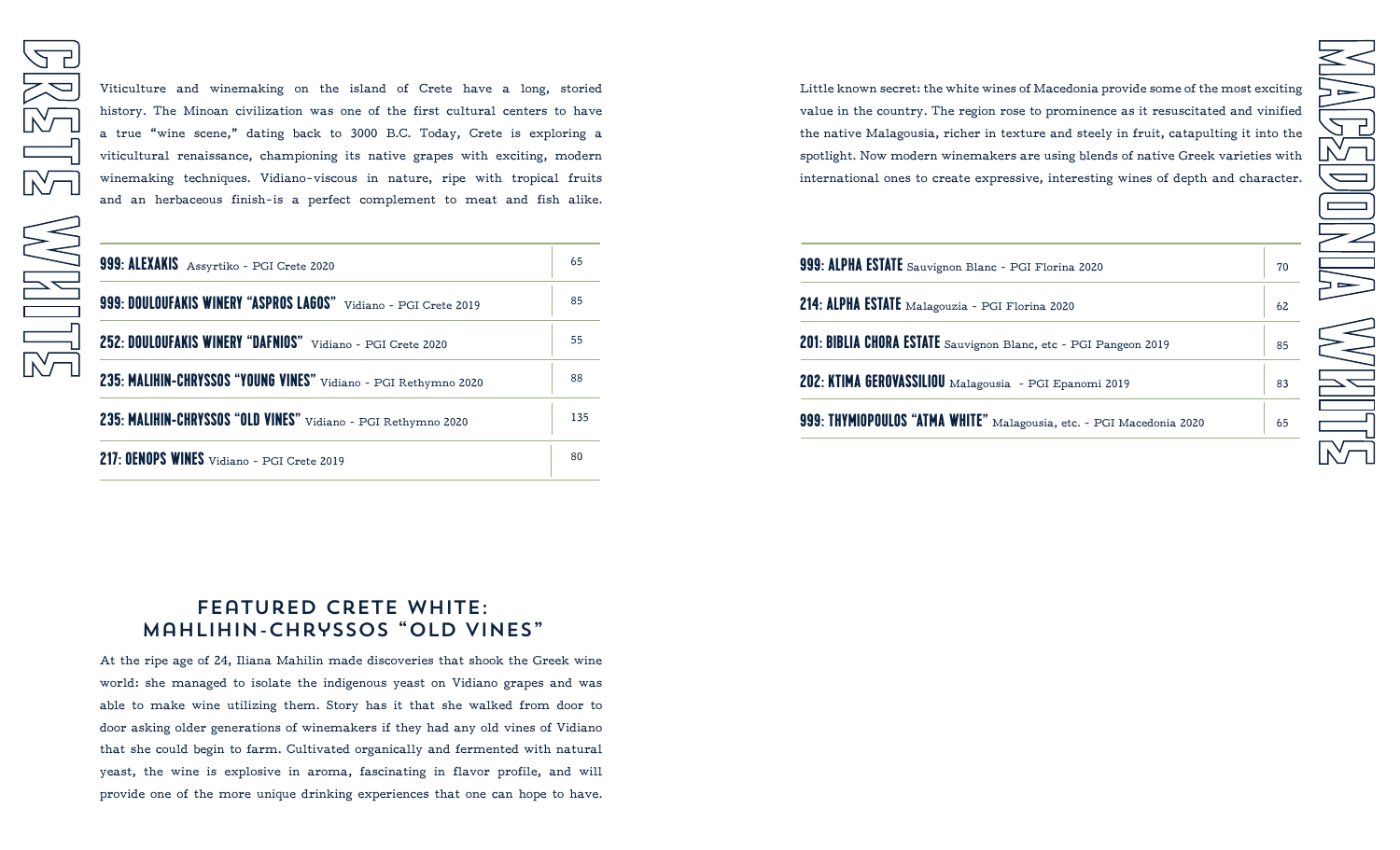The Peloponnesian peninsula provides the most ideal climate for viticulture in Greece, filled with rolling hills and peaks, flanked by mountain ranges, the Corinthian Gulf, Ionian, and Mediterranean seas. Moscofilero, the native pink-skinned grape, noted for its explosive aromatic quality, unctuous fruit set with a potent dill finish, has made a name for itself by being just downright delicious. Pair with a variety of seafoods and herbed dishes, Moscofilero will capture the senses and delight the palate.

| 255: DENTHIS "LOST" Malagousia, Moscofilero - PGI Peloponnese 2020 | 40 |
|--------------------------------------------------------------------|----|
| 999: SKOURAS Moscofilero - PGI Peloponnese 2020                    | 60 |
| 205: SKOURAS "ALMYRA" Chardonnay - PGI Peloponnese 2019            | 58 |
| 246: SKOURAS "SALTO" Moscofilero - PGI Peloponnese 2020            | 52 |
| 239: SKOURAS "WILD FERMENT" Assyrtiko - PGI Peloponnese 2020       | 55 |
| 249: TROUPIS WINERY "FTERI" Moscofilero - PGI Peloponnese 2019     | 43 |

With a history so deeply rooted in viticulture, it would be impossible to distill all of Greece into the regions highlighted on the previous pages. These are some of our favorite white wines form other areas of Greece: from the foothills of Mount Olympus, to the mountainous and rocky terrain of the island of Cephalonia, to the sunbathed plains of Attica, and beyond.

| 999: GENTILINI "RHOMBUS" Robola - PDO Robola of Cephalonia 2020 |
|-----------------------------------------------------------------|
| 222: MYLONAS WINERY Assyrtiko - PGI Attica 2020                 |
| 247: MYLONAS WINERY Savatiano - PGI Attica 2020                 |
| 248: SCLAVOS "VINO DI SASSO" Robola - PDO Cephalonia 2019       |
| 236: ZAFEIRAKIS "NATURA" Malagouzia - Tyrnavos 2017             |
|                                                                 |

# BREEK WALLES

65

66

50

68

65

## Featured Greek white: Sclavos "vino di sassO"

Evridiadis Sclavos was one of the first winemakers in Greece to convert his whole estate to biodynamic cultivation - not to mention the fact that most of his vines are over 80-years-old! The name of the wine comes from the Venetian's world for Cephalonia's native grape, Robola, where it is grown almost entirely on rocks and stones. Unfiltered, unfined, and full of character, the wine bursts with texture and salinity.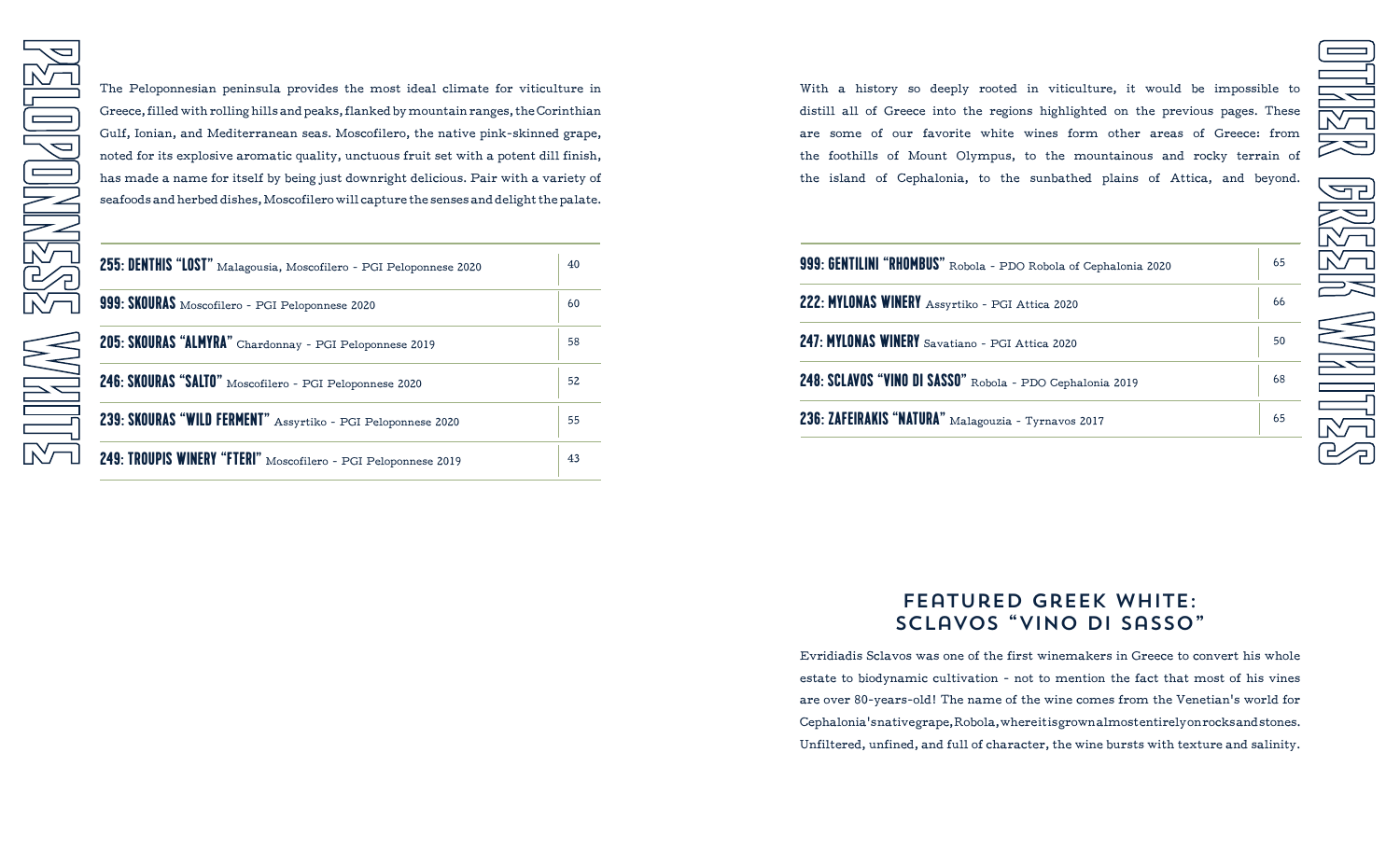There is no denying how special the red wines from Macedonia are. Its native grape, Xinomavro, inspires similarities to that of Italy's legendary Barolo: elevated in acidity, bright, dried red fruit, and an intoxicating undertone of savory herbs.

| 519: ALPHA ESTATE "BARBA YANNIS" Xinomavro - PDO Amyndeon 2017           | 90  |
|--------------------------------------------------------------------------|-----|
| 506c: ALPHA ESTATE "HEDGEHOG VINEYARDS" Xinomavro - PDO Amyndeon 2018    | 58  |
| 554: ALPHA ESTATE "SMX" Syrah, Merlot, Xinomavro - PGI Florina 2011      | 120 |
| 543: ALPHA ESTATE "SMX" Syrah, Merlot, Xinomavro - PGI Florina 2008      | 180 |
| 547: ALPHA ESTATE "TURTLES VINEYARDS" Syrah - PGI Florina 2016           | 80  |
| 556: ALPHA ESTATE "STROFI" Pinot Noir - PGI Florina 2018                 | 98  |
| 999: BUKETO Agiorgitiko, Cabernet Sauvignon, Merlot - PGI Macedonia 2018 | 70  |
| 517c: DIAMANTIS WINERY "MAGOUTES" Xinomavro - PGI Siatista 2017          | 90  |
| 502c: DOMAINE NERANTZI Konairos - PGI Serres 2015                        | 140 |
| 999: DOMAINE TATSIS "YOUNG VINES" Xinomavro, etc.- PGI Macedonia 2017    | 65  |
| 516c: DOMAINE TATSIS "OLD ROOTS" Xinomavro - PGI Macedonia 2016          | 85  |
| 536: DOMAINE TATSIS Xinomavro, Negoska - PDO Goumenissa 2007             | 95  |

These wines are made in a variety of styles in the range of terroirs in Macedonia: lighter and fruity, dense and bold, deep and rich. They continue to develop and astound with age and are a singular drinking experience. A word to the wise: Xinomavros and any of our lamb dishes are a match made in heaven.

 $\overline{\phantom{0}}$ 

<u>An</u><br>M

 $\frac{1}{2}$ 

| 510c: KIR-YIANNI "CUVEE VILLAGES" Xinomavro - PDO Naoussa 2017     | 52  |
|--------------------------------------------------------------------|-----|
| 521: KIR-YIANNI "DIAPOROS" Xinomavro, Syrah - PGI Imathia 2016     | 140 |
| 549: KIR-YIANNI "DIAPOROS" Xinomavro, Syrah - PGI Imathia 2011     | 230 |
| 541: KIR-YIANNI "RAMNISTA" Xinomavro - PDO Naoussa 2017            | 78  |
| 546: KIR-YIANNI "YIANAKOHORI" Xinomavro, Merlot - PGI Imathia 2001 | 135 |
| 539: POPOLKA Xinomavro - Macedonia 2018                            | 66  |
| 500c: THYMIOPOULOS "YOUNG VINES" Xinomavro - PGI Macedonia 2020    | 55  |
| 518: THYMIOPOULOS Xinomavro - PDO Naoussa 2018                     | 70  |
| 557c: THYMIOPOULOS "TERRA PETRA" Xinomavro - PGI Rapsani 2017      | 90  |
| 530: DOMAINE KARYDAS Xinomavro - PDO Naoussa 2016                  | 95  |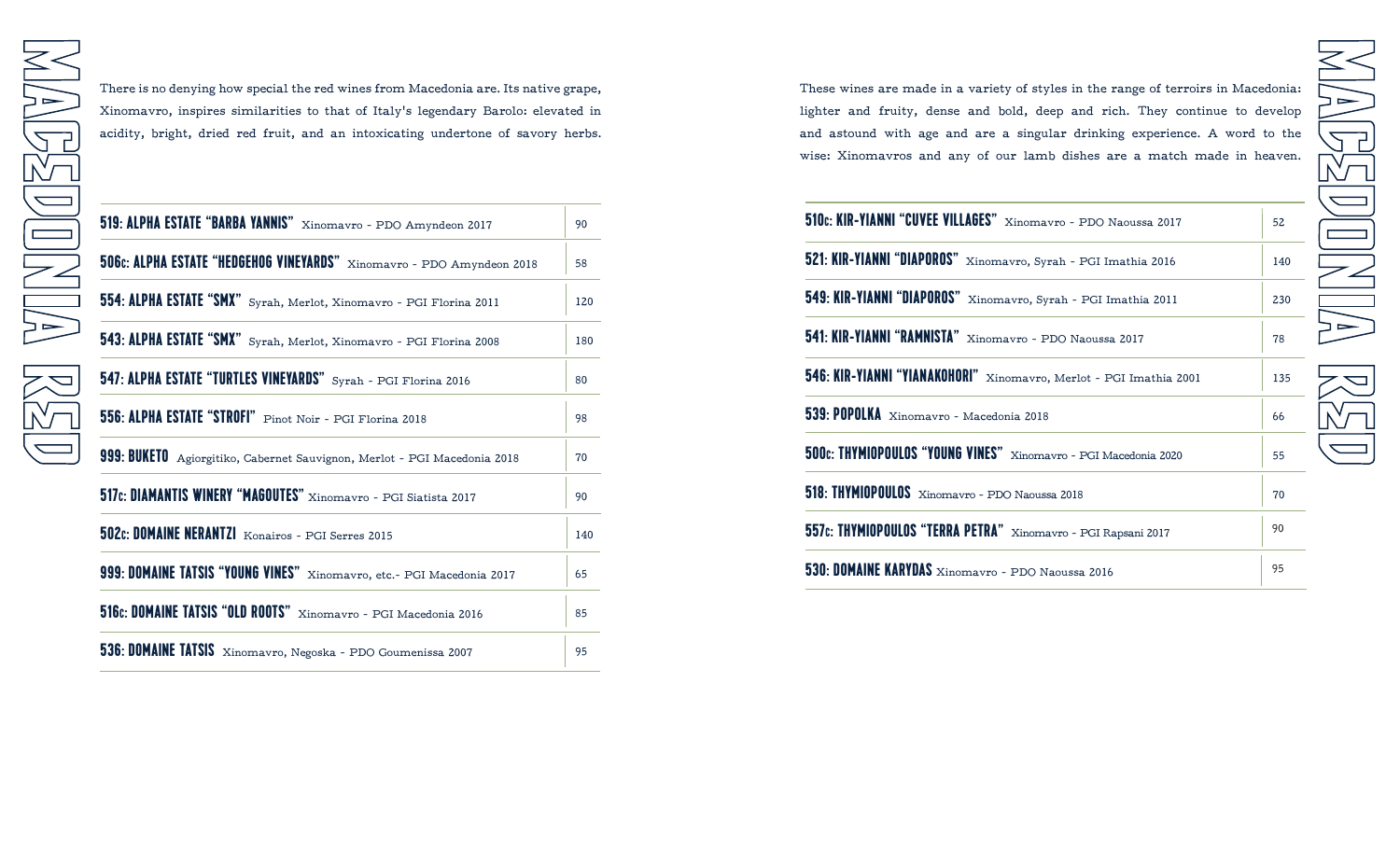The name "George Skouras" is synonymous with "Greek wine." A Burgundianeducated winemaker, he took the wine world by storm in 1986 with his flagship label: "Megas Oenos," a blend of the native Agiorgitiko with Cabernet Sauvignon aged in new French oak barrels. His wines evoke grace, beauty, and brilliance– luscious, sensual reds, packed with fruit, finesse, power, and depth. With vision rivaled by few winemakers around the world, Skouras is a true pioneer in viticulture and deserves recognition for his championing of native Greek varietals.

# The Red Wines of George Skouras

| 531: SKOURAS "GRAND CUVEE" Agiorgitiko - PDO Nemea 2016                            | 89  |
|------------------------------------------------------------------------------------|-----|
| 542: SKOURAS "GRAND CUVEE" Agiorgitiko - PDO Nemea 2011                            | 110 |
| 515: SKOURAS "GRAND CUVEE" Agiorgitiko - PDO Nemea 2006                            | 150 |
| 537: SKOURAS "MEGAS OENOS" Agiorgitiko, Cabernet Sauvignon - PGI Peloponnese 2017  | 82  |
| 545: SKOURAS "MEGAS OENOS" Agiorgitiko, Cabernet Sauvignon - PGI Peloponnese 2008  | 140 |
| 509:: SKOURAS "MEGAS OENOS" Agiorgitiko, Cabernet Sauvignon - PGI Peloponnese 2007 | 145 |
| 523: SKOURAS "MEGAS OENOS" Agiorgitiko, Cabernet Sauvignon - PGI Peloponnese 2006  | 125 |
| 520: SKOURAS "MEGAS OENOS" Agiorgitiko, Cabernet Sauvignon - PGI Peloponnese 1997  | 165 |
| 999: SKOURAS "SAINT GEORGE" Agiorgitiko - PDO Nemea 2019                           | 65  |
| 100: "SAINT GEORGE" Agiorgitiko - PDO Nemea 2017 1.5L                              | 105 |
| 555: SKOURAS "SYNORO" Cabernet Franc, Merlot, etc. - PGI Peloponnese 2016          | 80  |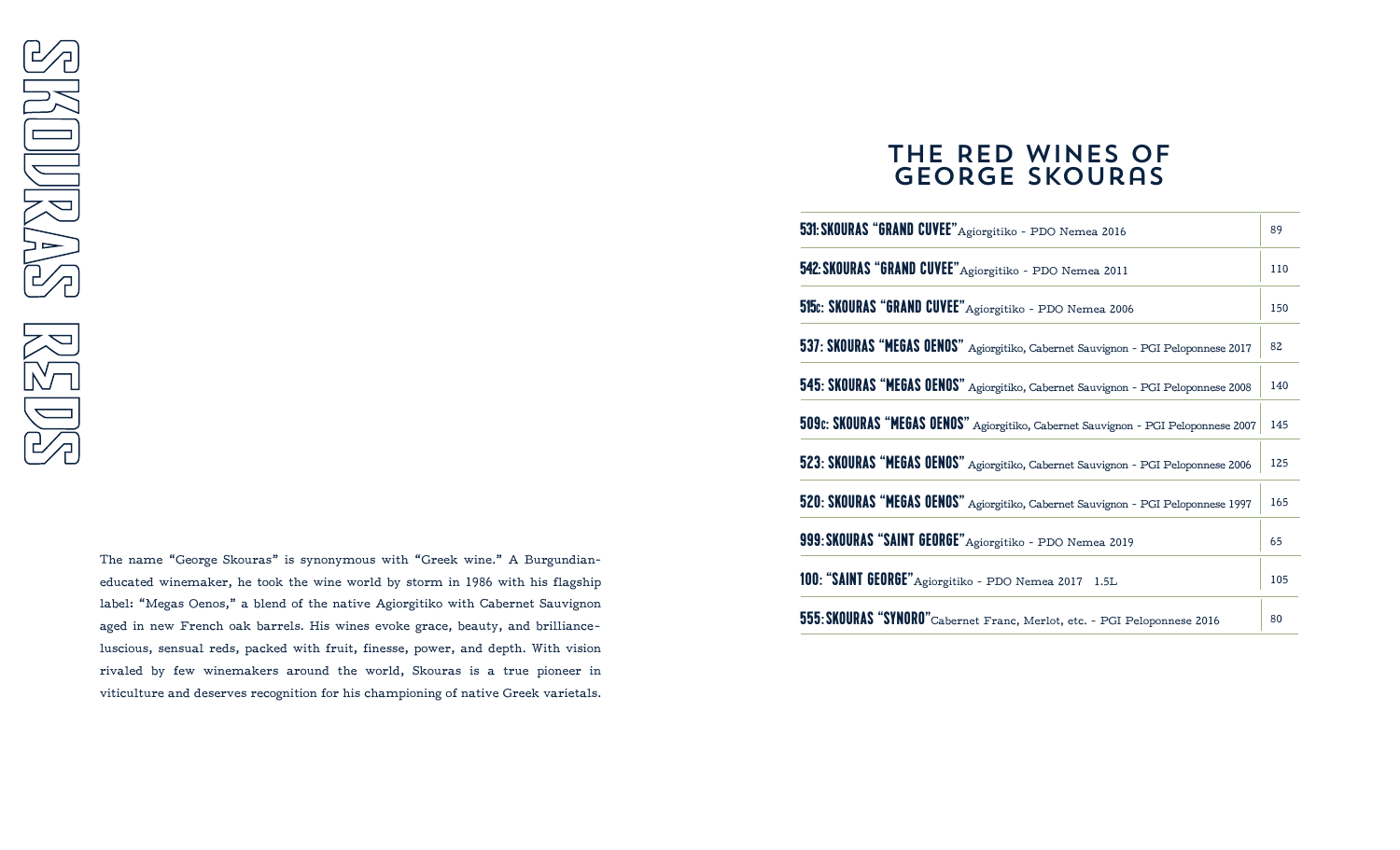It is truly fitting that Agiorgitiko, arguably Greece's most intense native variety, finds its home in the same region as the mighty city-state of Sparta. Its throne is in the appellation of Nemea, perfectly positioned at high elevations to guarantee full ripening. Ripe in fruit, lifted in acidity, and round on the palate, there is truly an Agiorgitiko out there for every kind of drinker: they have finesse matched with an approachability that is not commonly found anywhere in the world. Beautifully perfumed and refreshing to drink, enjoy with everything from seafood to meat.

| 524: DOMAINE HARLAFTIS Cabernet Sauvignon - PGI Peloponnese 2017 | 55 |
|------------------------------------------------------------------|----|
| 540: HALKIA WINERY Agiorgitiko - PGI Corinth 2019                | 59 |
| 551: MERCOURI ESTATE Refosco, Mavrodaphne - PGI Letrini 2019     | 73 |
| 999: SEMÉLI NEMEA RESERVE Agiorgitiko - PDO Nemea 2017           | 75 |
| 525: TROUPIS WINERY "FTERI" Agiorgitiko - PGI Peloponnese 2018   | 52 |
| 529: ZOE Agiorgitiko, Cabernet Sauvignon - PGI Peloponnese 2019  | 40 |

## Featured peloponnese red: Mercouri Estate REd blend

The estate dates back to the 1870s, when the Mercouris immigrated from Italy to Greece - the family has ties to the Venetian trade era. They had brought clippings of the native Italian varietal, Refosco, to plant in Greece. The grape is now widely referred to as "Mercoureiko," or the Mercouri Clone. One of the most beautiful wineries to be constructed, and some of the most elegant wines produced on the Peloponesse, the family's history is not to be missed.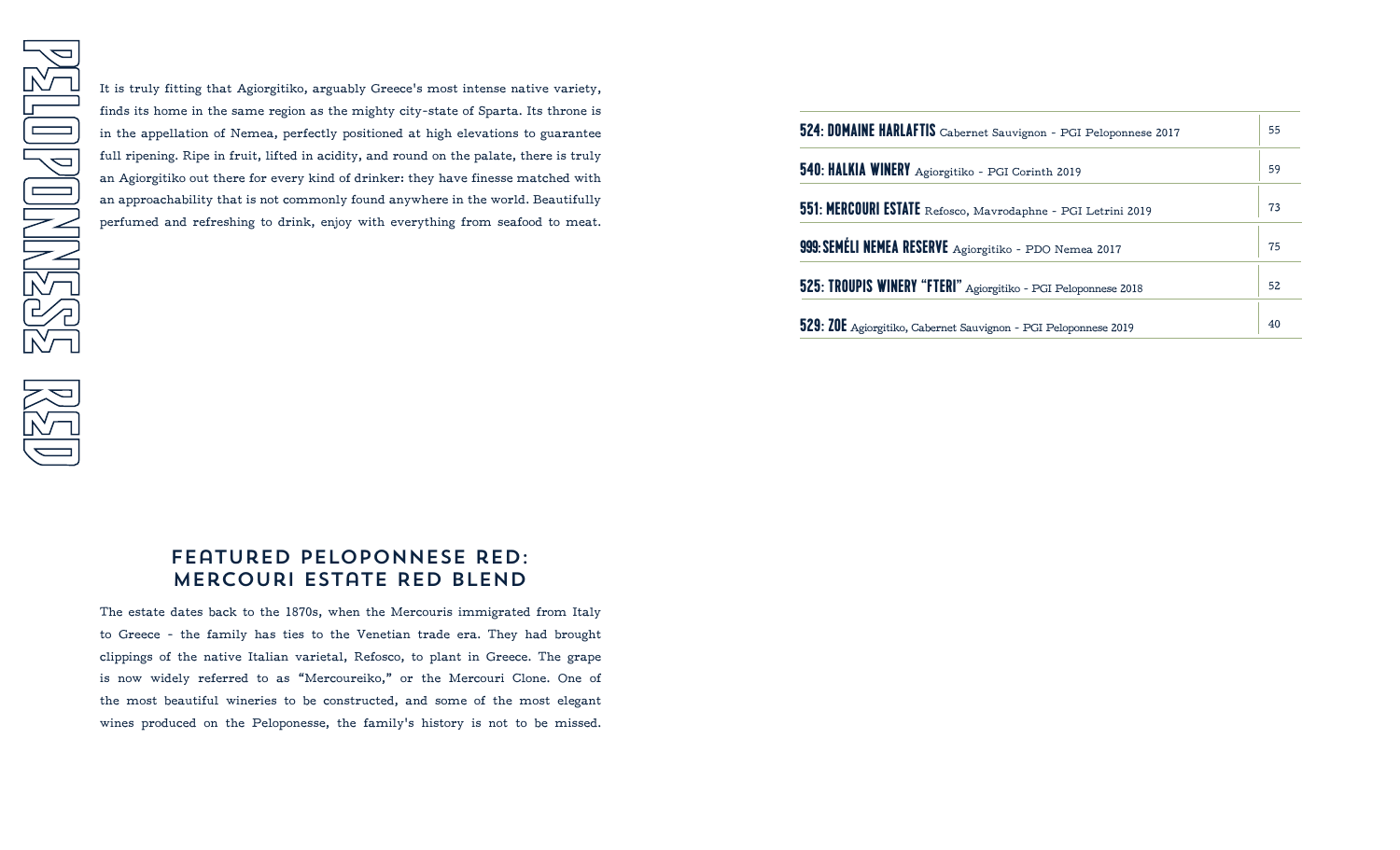Viticulture and winemaking on the island of Crete have a long, storied history. The Minoan civilization was one of the first cultural centers to have a true "wine scene," dating back to 3000 B.C. Today, Crete is exploring a viticultural renaissance, championing its native grapes with exciting, modern winemaking techniques. The native grapes - Litatiko, Kotsifali, and Mandilaria — provide bold fruit, energetic and friendly palates, with peppery finishes to complement a variety of dishes to boot.

| 528: ALEXAKIS Kotsifali, Syrah - PGI Crete 2015                             | 58 |
|-----------------------------------------------------------------------------|----|
| 508c: DOULOUFAKIS WINERY "DAFNIOS" Liatiko - PDO Dafnes 2018                | 47 |
| 526: DOULOUFAKIS WINERY "AMPHORA" Liatiko - PGI Crete 2018                  | 88 |
| 999: KARAVITAKIS WINERY "THE LITTLE PRINCE" Kotsifali, etc - PGI Crete 2019 | 70 |
| 532: STILIANOU "THEON GI" Kotsifali, Mandliaria - PGI Crete 2010            | 83 |

Thessaly is the largest single site of highly productive soil in Greece, referred to as O Kambos: "The Plain." Located between Mount Olympus, the Pindos Mountain range, and Mount Othris, it is arguably Greece's best kept secret of wine production. Limniona, a grape brought back from the edge of extinction, has captured the attention of wine enthusiasts around the globe. The wines of Thessaly have bright, fresh red fruit flavors and wonderful herbal finishes.

| 999: DOMAINE ZAFEIRAKIS Limniona - PGI Tyrnavos 2018                       | 70 |
|----------------------------------------------------------------------------|----|
| 535: DOMAINE ZAFEIRAKIS "TERRACOTTA" Limniona - PGI Tyrnavos 2018          | 98 |
| 533: KONTOZOSIS VINEYARDS "INNOCENT DOVE" Merlot, etc. - PGI Karditsa 2018 | 59 |
| 522: DOMAINE KATSAROS "VALOS" Xinomavro - PGI Thessalia 2017               | 80 |
|                                                                            |    |